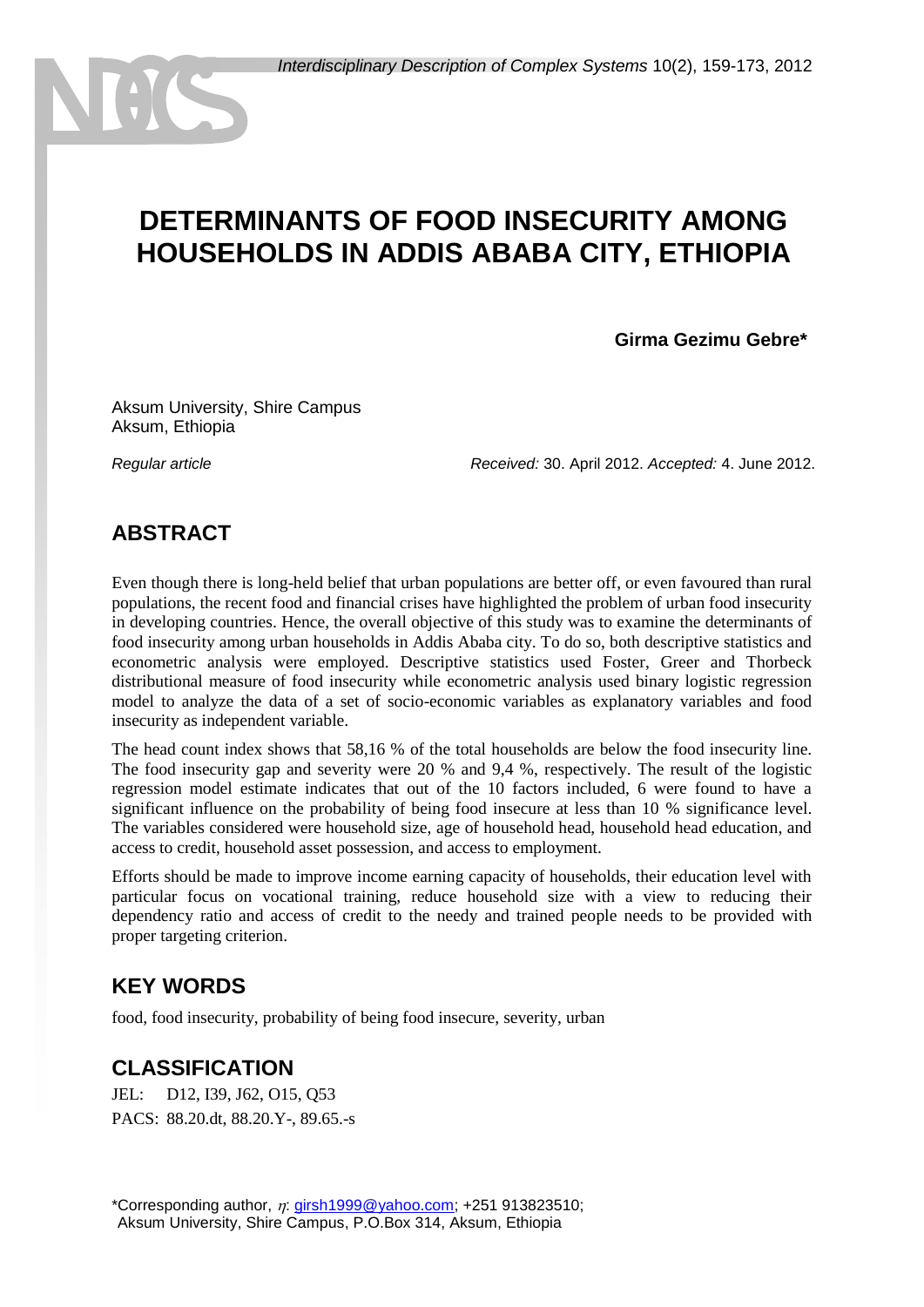### **INTRODUCTION**

Food is essential in human being's life. Enough food in terms of quantity and quality for all people is an important factor for a nation to continue its development. Lack of food in long terms will lead to hunger and starvation that can cause death. So that enough food is a necessity condition to be well nourished [1].

However, the world is home to over one billion under nourished people, over 98 % of whom lives in the developing world [2]. The population of the developing world is becoming more urban, with the urban population projected to double from 1,7 billion in 1995 to 3,4 billion in 2020 [3]. These countries are not capable enough to provide sufficient food for their expanding urban population. This leads to increased food insecurity and prevalence of poverty in the urban areas.

Urban populations in Africa are growing rapidly, and inequality is increasing. The major urban food problems of the 1970s and 1980s, food shortage and price shocks, have apparently been largely resolved at least in the short to medium term. Because of this, urban food security having long been defined as the issue of feeding the cities has dropped off the political agenda of urban planners and urban managers; indeed, specifically urban food security problems in Africa receive little attention from national food or nutrition policy planners [4].

As in many developing countries, food security assessments in Ethiopia have traditionally focused on rural areas, where the majority of the total population as well as the poorest and most food insecure segments of the population lives [5]. Nevertheless, the global increase of cereal and pulses price and the global financial crisis has put challenges on and increases food insecurity in urban areas of the country. This further driven by unemployment, underemployment, lack of sanitation, rising cost of living, reduced inter-dependency among urban households, household composition, low asset ownership, low level of education, high dependency on the informal sector, HIV/AIDS (estimated at 7,7 % prevalence in urban areas) and increased population pressure due to natural growth and rural-urban migration [6].

## **REVIEW OF THE LITERATURE**

Food security is defined in different ways by international organizations and researchers without much change in basic concept. According to FAO, food security is defined as ensuring that all people at all times have both physical and economic access to the food they need [7]. World Bank defined it as access by all people at all times to sufficient food for an active and healthy life [8]. Von Braun et al defined food security as access by all people at all times to the food required for a healthy life [9]. In 1996, the World Food Summit defines food security as 'Food security exists when all people at all times, have physical and economic access to sufficient, safe and nutritious food to meet their dietary needs and food preferences for an active and healthy life'.

Like as food security, food insecurity definition is forwarded by different researchers and international organizations. According to World Bank, food insecurity can be defined as 'the lack of capability to produce food and to provide access to all people at all times to enough food for an active and healthy life" [8]. Hamilton defined food insecurity as limited or uncertain availability of nutritionally adequate and safe foods or limited or uncertain ability to acquire acceptable foods in socially acceptable ways [10]. In 1996, the World Food Summit explain that food insecurity exists when people lack secure access to sufficient amounts of safe and nutritious food for normal growth and development and an active and healthy life. This definition of food security is the most widely used definitions of food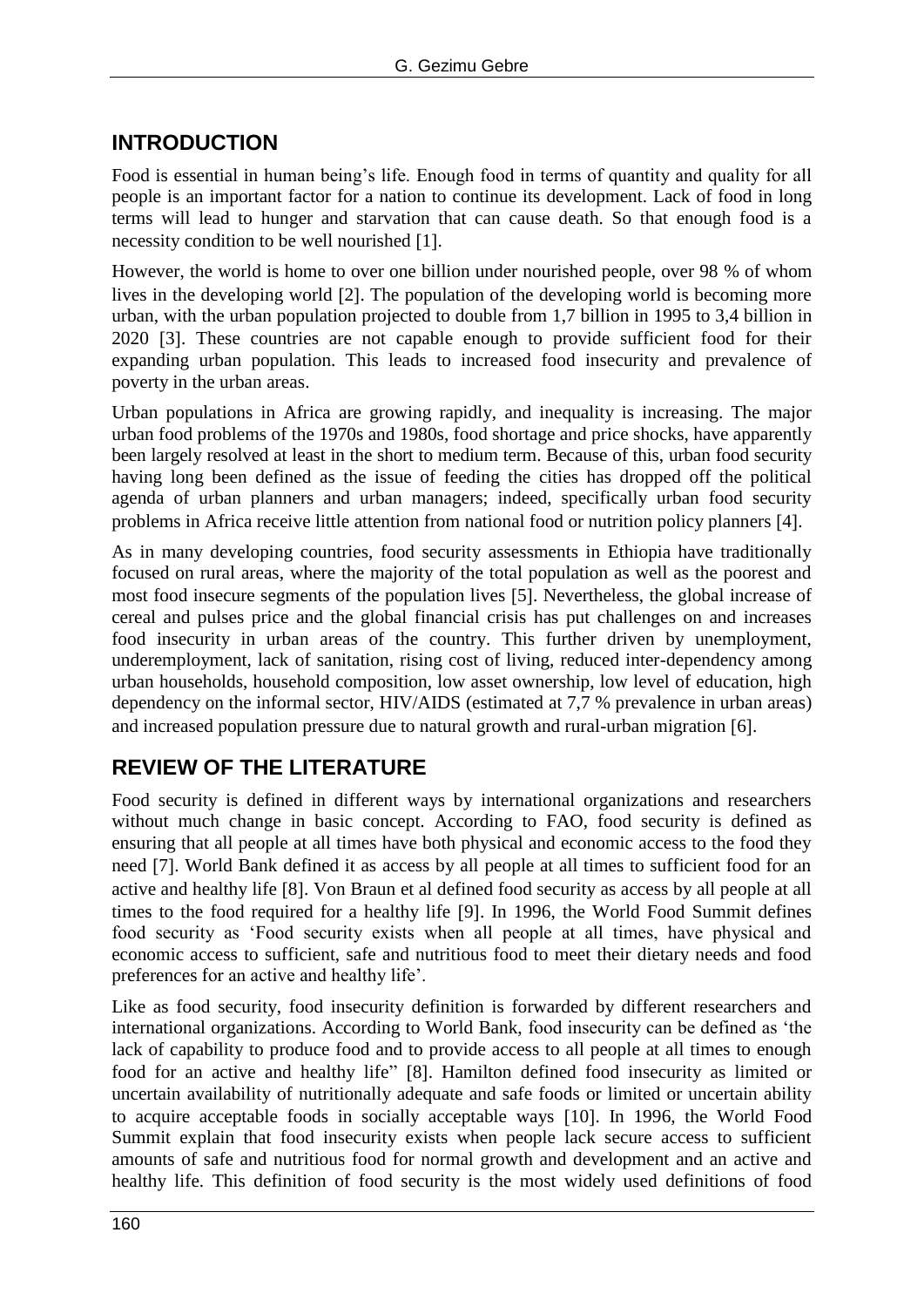security. This definition integrates stability, access to food, availability of nutritionally adequate food and the biological utilization of food. Therefore, for the purpose of this study, the definition put forward by World Food Summit (1996) was taken as a working definition of food security and the household level is considered as the key unit of food insecurity analysis.

According to World Food Programme the main determinants of food insecurity in urban context are: food availability, food supplies in to market, food access, purchasing power and access to market and food utilization, health and morbidity status [6]. Von Braun et al. denoted that food security is composed of availability of food, access to food, and risks related to either availability or access [9]. Variation in national, regional or local availability of food can contribute to food insecurity. Garrett and Ruel suggested that access that a household has to food depends on whether the household has enough income to purchase food at prevailing prices or has sufficient land and other resources to grow its own food [11]. The study conducted by Bonnard showed [12] that household ability to achieve food security in urban area is derived from the household's human, material, and institutional resource bases, which are often collectively referred in the literature as "food security factors." These factors include the educational and employment status, household demographics, urban agriculture, assets, saving, formal social assistance or direct transfer, informal social networks, access to clean water and sanitation and cost of living. The study of Urban Livelihoods and Food and Nutrition Security in Greater Accra, Ghana indicated that household food availability is a function of food prices, household demographics and household tastes and preferences [3]. M.S.Swaminathan Research Foundation and the World Food Programme in study of food insecurity Atlas of urban India [13], revealed that factors such as unemployment, illiteracy, infant mortality rate, lack of toilet facilities and safe drinking water, discrimination at social level and little political attention for urban areas determine food insecurity in urban India.

Mucavele suggested [14] that the main factors that affect food security in urban Maputo, Mozambique, are poverty, low family income, low availability of general alimentation at the family level, floods, family crisis, high unemployment levels and low levels of schooling and training and the absence of a social security system to alleviate the urban shocks. Von Braun et al. denoted that [15] employment and wages, along with prices and incomes, play the central role in determining the food security status of urban households.

The situation in Ethiopia is not much different from the conditions in other developing regions. For example, World Food Programme stated [6] that the common factors that cause household food-insecurity in urban areas of the country are: household size, age of household, sex of household head, marital status of household, education level of household, dependency ratio, access to credit, ownership of saving account, total income per adult equivalent, expenditure level (food and non-food), asset possession, access to social services, owner of home garden, access to subsidized food, sources of food, availability of food commodities, and supply of food commodities.

### **IMPORTANCE OF THE STUDY**

A study of determinants of urban household food insecurity is vital because it provides with information that will enable effective measures to be undertaken so as to improve food security status and bring the success of food security development programs. It will also enable development practitioners and policy makers to have better knowledge as to where and how to intervene in urban areas to bring food security or minimize the severity of food insecurity. Area specific identification of determinants of the food insecurity will ease the implementation of different development projects in the Addis Ababa city.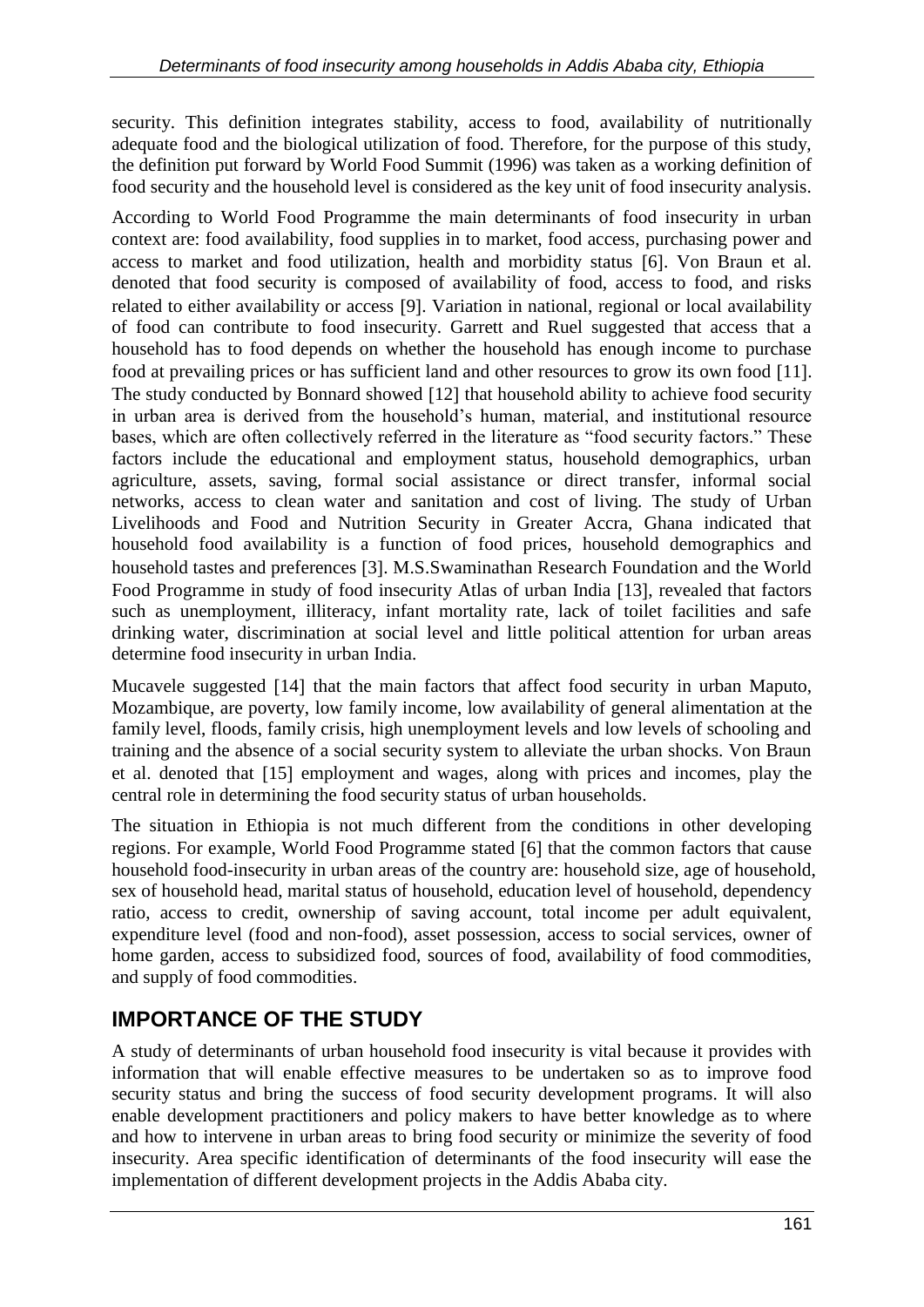### **STATEMENT OF THE PROBLEM**

Though Ethiopia has abundant natural resources, most of its socioeconomic indicators are extremely low. In Ethiopia food shortage has aggravated the already poor economy of the country. Both chronic and transitory problems of food insecurity are widespread and severe in both rural and urban areas of the country [16]. However, a lot of studies conducted so far in the field give more emphasis to the rural area of the country 17-21. But such partial assessments do not verify situations at grass root level and hide the true food insecurity problem of the country. Furthermore such studies do not look the underlying causes of food insecurity of household at the urban settings. The extent of food insecurity problem differs from place to place and in accordance to the social position and actual life conditions. So that research undertaking in area of food insecurity at the Addis Ababa city is essential since the results may give spot light to development planners in order to combat its problem at the urban level.

### **OBJECTIVES OF THE STUDY**

The overall objective of the study was to examine the socio economic determinants of food insecurity among urban households in Addis Ababa city. The specific objectives of the study were:

- to estimate the food insecurity gap and its severity among urban households, and
- to identify the determinants of food insecurity among urban households**.**

### **HYPOTHESES**

- Households with larger size are more prone to food insecurity.
- Households engaged in more income generating activities are more likely to experience food security.
- Households with access to credit service are less likely to face food insecurity compared to those with less access.

## **RESEARCH METHODOLOGY**

#### **DATA SOURCES AND SAMPLE SIZE**

The study used the 2006/07 Young Lives household survey conducted by Young Lives of the Ethiopia. The survey gathered qualitative and quantitative data pertaining to social, demographic and economic aspects of households. The method of data collection used purposive and simple random sampling strategies. The selection of the sentinel sites followed a purposive sampling strategy, whereas the household selection within each sentinel site was done using simple random sampling. This is due to the research targeted the poor and food deficiency areas of the city. Accordingly, 423 households were covered in Young Lives household survey from Addis Ababa city. Therefore, the present analysis based on 423 sample households randomly selected from Young Lives site in the city.

#### **METHOD OF DATA ANALYSIS**

The data collected were subjected to both descriptive statistics and econometrics analysis such as Foster, Greer and Thorbeck index of food insecurity and binary logit regression. A separate food insecurity line was developed for area. To achieve this, the cost of basic need method as proposed by Revalion and Bidani [22] was used. This is mostly done through identifying the food insecure 50 % of the sample population as a reference group with the assumption that in study area the food insecure part of society is above 50 %. The food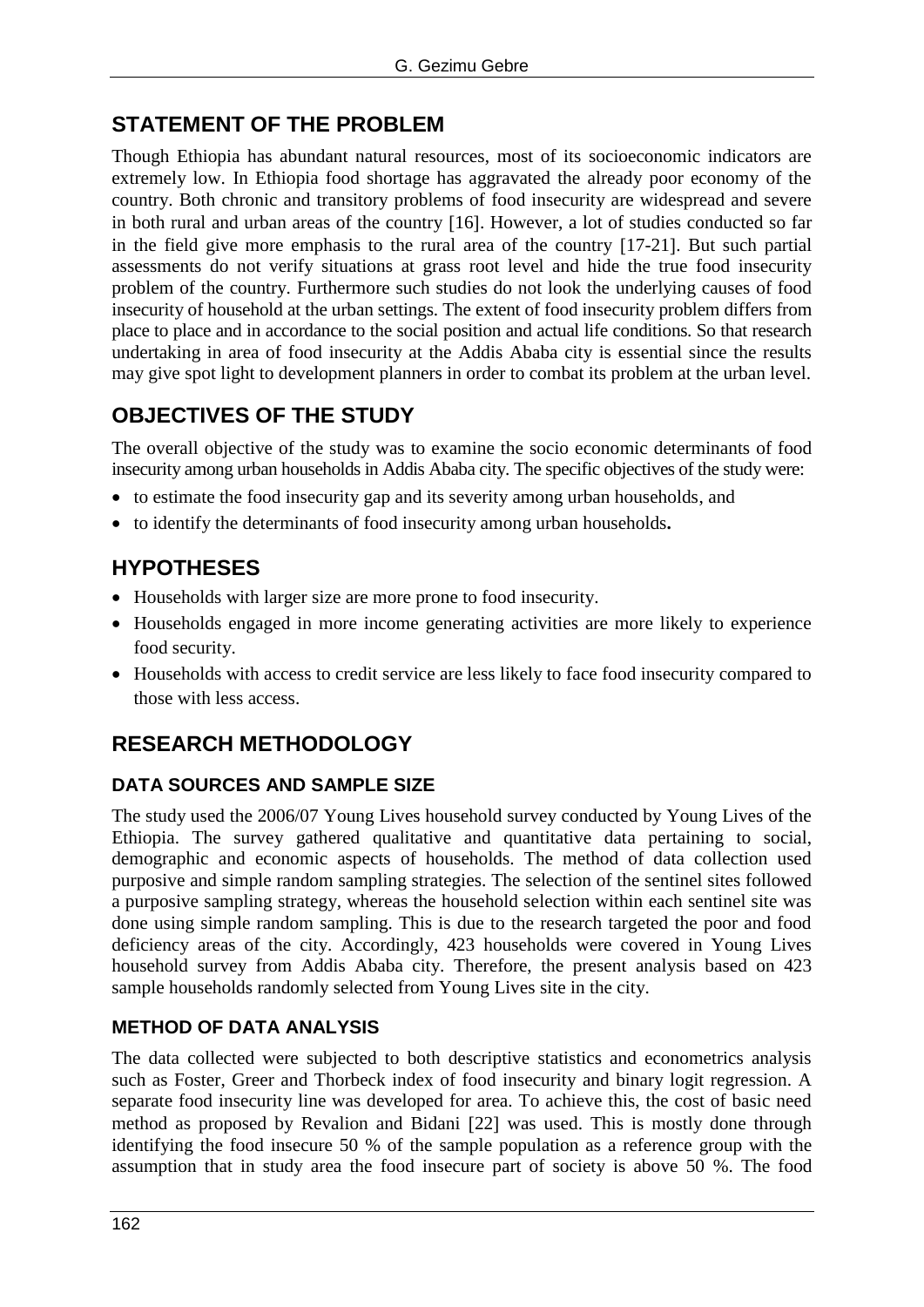consumption behaviour of the reference group accesses to determine average quantities in per adult equivalent of basic food items that makeup the reference food basket. In this case, the basket makes up of the mean consumption levels (purchase, remittance and from aid) of basic food items. The calorie value of each food items constructs from World Health Organization of the food nutrition table. The total calorie obtained from consumption of this basket of average quantity per adult by an individual is:

$$
\sum_{i} q_i K_i = T^*,\tag{1}
$$

 $T \approx T^*$ , but  $T \neq T^*$ . Here  $T^*$  is total calorie obtained by individual adult from consuming the average quantities, *q*<sup>i</sup> is average quantity per adult of food item *i* consumed by individual, *K*<sup>i</sup> the caloric value of the respective food item *i* consumed by individual adult and *T* is recommended consumed calorie per day per adult for Ethiopia, i.e.  $9210 \text{ kJ} = 2200 \text{ kcal}$ .

The average quantity per adult of each food item scales up and down by a constant value *T*/*T* \* so as to provide total of  $9210 \text{ kJ} = 2200 \text{ kcal}$  per adult per day before doing any activities. Then, multiply each food items after scaling up and down by the median price and sum up to get a food insecurity line.

A household was then considered food secure or insecure if the daily recommended calorie was equal or above and below the food insecurity line respectively. The degree of food insecurity was estimated using the Foster, Greer and Thorbeck (FGT) equation shown as:

$$
P_{\alpha} = \frac{1}{N} \sum_{i=1}^{q} \left( \frac{z - y_i}{z} \right)^{\alpha},\tag{2}
$$

where  $\alpha$  is the egree of food insecurity with values of 0, 1 and 2 for headcount, short-fall and severity of food insecurity, respectively. Furthermore, in (2) *N* is total number of sample households, *q* the number of food insecure households, *Z* is the cutoff between food security and insecurity and  $y_i$  is the measure of per adult equivalent food calorie intake of the i<sup>th</sup> household.

To examine the effect of demographic and socio economic characteristics on food insecurity and the probability of household being food insecure, data were collected on variables such as household size, household head age, sex, education, dependency ratio, access to various services, access to credit service, access to employment, asset possession and food aid. On the assumption that the probability of a household being food insecure is determined by underlying response variable that capture the true economic status of the household, the underlying response variable in the case of binary status was defined by binary logit regression relation. Following Gujarati [23] and Green [24], the functional form of logit model is specified as follows:

$$
P(Y_i = 1) = \frac{1}{1 + e^{-(\beta_0 + \beta_i X_i)}},
$$
\n(3)

For simplicity, we write (3) as

$$
P(Y_{i} = 1) = \frac{1}{1 + e^{-Z_{i}}},
$$
\n(4)

where:  $P(Y_i = 1)$  is the probability that a household being food insecure,  $Z_i$  is the function of a vector of *n* explanatory variables). Equation (4) is the cumulative distribution function. If  $P(Y_i = 1)$  is the probability of being food insecure, then  $1 - P(Y_i = 1)$  represents the probability of being food secured and is expressed as:

$$
1 - P(Y_i = 1) = \frac{1}{1 + e^{Z_i}},
$$
\n(5)

thus we can write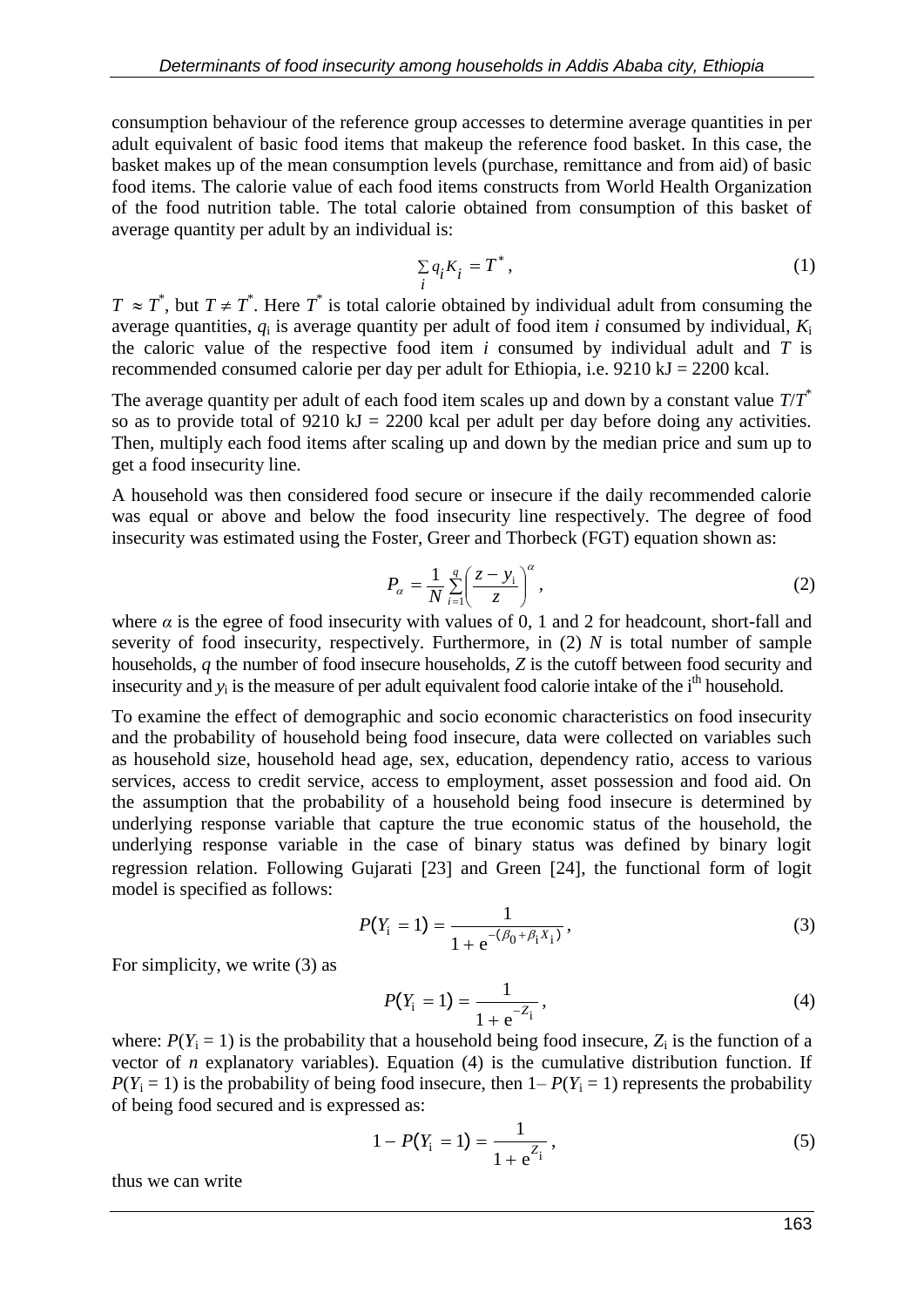$$
\frac{P(Y_i = 1)}{1 - P(Y_i = 1)} = e^{Z_i}.
$$
\n(6)

Equation (6) simply is the odds ratio, the ratio of the probability that a household will be food insecure to the probability that it will be food secured. Taking the natural log of equation (6), we obtain

$$
L_{i} = \ln \frac{P(Y_{i} = 1)}{1 - P(Y_{i} = 1)} = Z_{i},
$$
\n(7)

where  $L_i$  is the natural logarithm of the odds ratio which is not only linear in the explanatory variables but in the parameters also.

Thus introducing the stochastic error term  $u_i$  the logit model can be written as

$$
L_{i} = \ln \frac{P(Y_{i} = 1)}{1 - P(Y_{i} = 1)} = Z_{i},
$$
\n(8)

$$
Z_{i} = \beta_{0} + \beta_{1}X_{1} + \beta_{2}X_{2} + ... + \beta_{n}X_{n} + u_{i}, \qquad (9)
$$

where  $\beta_0$  is an intercept and  $\beta_1, \beta_2, \ldots, \beta_n$  are slopes of the equation in the model, and *X* is vector of relevant household characteristics.

#### **RESULTS AND DISCUSSIONS**

#### **DESCRIPTIVE RESULTS**

This section reports the descriptive results of the study. Based on the food insecurity threshold point as a benchmark, 246 sample households (58,16 %) were found to be unable to meet their minimum subsistence requirement and 177 households (41,84 %) were found to meet their minimum subsistence require.

The FGT indices namely head count ratio, short-fall and severity of food insecurity are used to show how much the magnitude of food insecurity looks like in the study area.

|                          | <b>Total Food Insecurity</b> |                          |                                                       |       |  |
|--------------------------|------------------------------|--------------------------|-------------------------------------------------------|-------|--|
| Variable                 | <b>Index</b>                 | <b>Standard</b><br>error | Lower and upper bounds of<br>95 % confidence interval |       |  |
| Head count ratio         | 0.58                         | 0.024                    | 0,532                                                 | 0.628 |  |
| Short-fall               | 0,20                         | 0.012                    | 0.176                                                 | 0.224 |  |
| Food insecurity severity | 0.094                        | 0.007                    | 0,080                                                 | 0,108 |  |

**Table 1.** FGT result of total food insecurity situation in the study area.

Table 1 shows that the headcount ratio, short-fall and severity of food insecurity were 58 %, 20 % and 9,4 %, respectively. This implies 58 % of the sampled households cannot meet the energy requirement recommended for subsistence. Each food insecure household needs 20 % of the daily caloric requirement to bring them up to the recommended daily caloric requirement level besides their per capita income and the relative deficiency among food insecure households is 9,4 %.

The estimated value of head count, food insecurity gap (short fall) and severity of food insecurity by socio-economic characteristics of household has been analyzed as follows: Table 2 shows that food insecurity was more severe in the large size household with food insecurity, headcount index, short-fall index and severity as 80,71 %, 32,6 % and 16,27 %, respectively. This fact indicates that food insecurity worsen as household size increased. This increase incidence of food insecurity with increase in family size confirms the prior hypothesis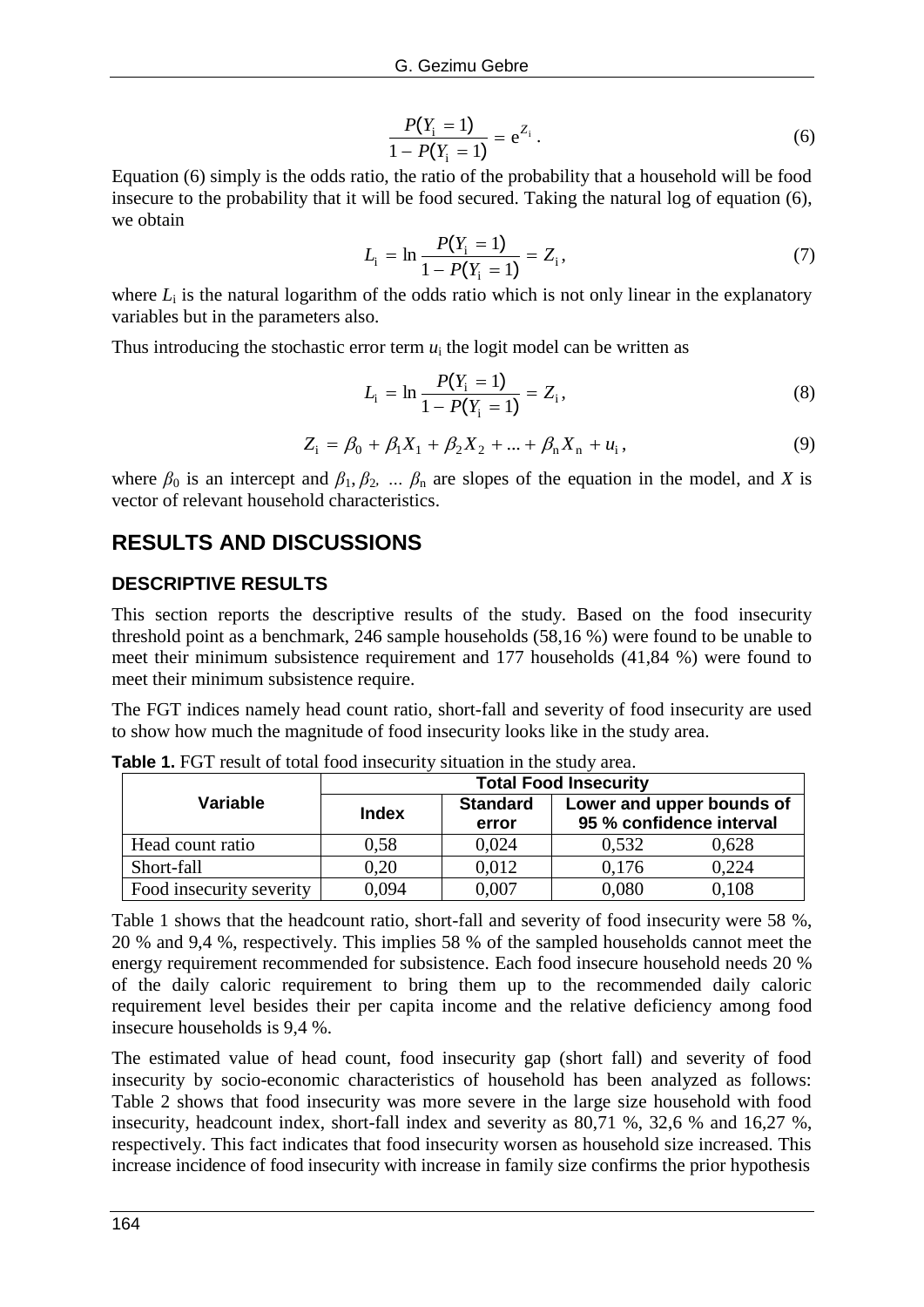| <b>Variable</b>              | <b>Head count</b><br>index | <b>Short-fall index</b> | <b>Severity index</b> |  |  |  |  |
|------------------------------|----------------------------|-------------------------|-----------------------|--|--|--|--|
| <b>Family size</b>           |                            |                         |                       |  |  |  |  |
| Small $(2-4)$                | 0,3132                     | 0,0708                  | 0,0264                |  |  |  |  |
| Medium $(5-7)$               | 0,5350                     | 0,1701                  | 0,0751                |  |  |  |  |
| Large ( $\geq 8$ )           | 0,8071                     | 0,3260                  | 0,1627                |  |  |  |  |
| HH head age                  |                            |                         |                       |  |  |  |  |
| $\leq$ 25                    | 0,5000                     | 0,1551                  | 0,0574                |  |  |  |  |
| 26-45                        | 0,4955                     | 0,1628                  | 0,0759                |  |  |  |  |
| $\geq$ 46                    | 0,6839                     | 0,2496                  | 0,1175                |  |  |  |  |
| <b>HH head sex</b>           |                            |                         |                       |  |  |  |  |
| Male                         | 0,5645                     | 0,2008                  | 0,0937                |  |  |  |  |
| Female                       | 0,6176                     | 0,2052                  | 0,0964                |  |  |  |  |
| <b>HH head Education</b>     |                            |                         |                       |  |  |  |  |
| Literate                     | 0,5662                     | 0,1968                  | 0,0918                |  |  |  |  |
| Illiterate                   | 0,7368                     | 0,2572                  | 0,1222                |  |  |  |  |
| <b>Access to employment</b>  |                            |                         |                       |  |  |  |  |
| Access to employment         | 0,5371                     | 0,1868                  | 0,0871                |  |  |  |  |
| Without access to employment | 0,6340                     | 0,2205                  | 0,1034                |  |  |  |  |
| <b>Access to Credit</b>      |                            |                         |                       |  |  |  |  |
| Credit access                | 0,5528                     | 0,1998                  | 0,0082                |  |  |  |  |
| Without credit access        | 0,5933                     | 0,2081                  | 0,0924                |  |  |  |  |

**Table 2.** Estimated indices of food insecurity by socio economic characteristics of household. Data were computed from conducted survey's results.

of this study. Food insecurity was high for age group of older than 45 years with food insecurity headcount index, short-fall index and severity of 68,39 %, 24,96 % and 11,75 %, respectively. This implies that incidence of food insecurity increased with age of household head in the study area and/or the elder head households live great deprivation than younger head households. Food insecurity was worse in female headed household with food insecurity headcount index, short-fall index and severity of 61,76 %, 20,52 % and 9,64 %, respectively, than the male counterpart of 56,45 %, 20,8 % and 9,37 %. This implies that males are to some extent more engaged in income generating activities than females in the study area. The food insecurity was concentrated in the group with illiterate having an estimated headcount ratio, short-fall index and severity of 73,68 %, 25,72 % and 12,22 %, respectively. This analysis implies that illiterate households are more food insecure than literate ones since literate households are diversifying as well as increasing their means of income in order to drag out of food insecurity situation and lead quality life.

High indices of food insecurity were recorded for households with access to employment than no access to an employment. The estimated food insecurity headcount ratio, short-fall and severity for households without access to employment were 63,4 %, 22,0 % and 10,3 %, respectively. The food insecurity was more severe in the group with no access to credit service having an estimated headcount ratio, short-fall index and severity of 59,33 %, 20,8 % and 9,2 %, respectively. This indicates that households with access to credit are less food insecure than no access ones.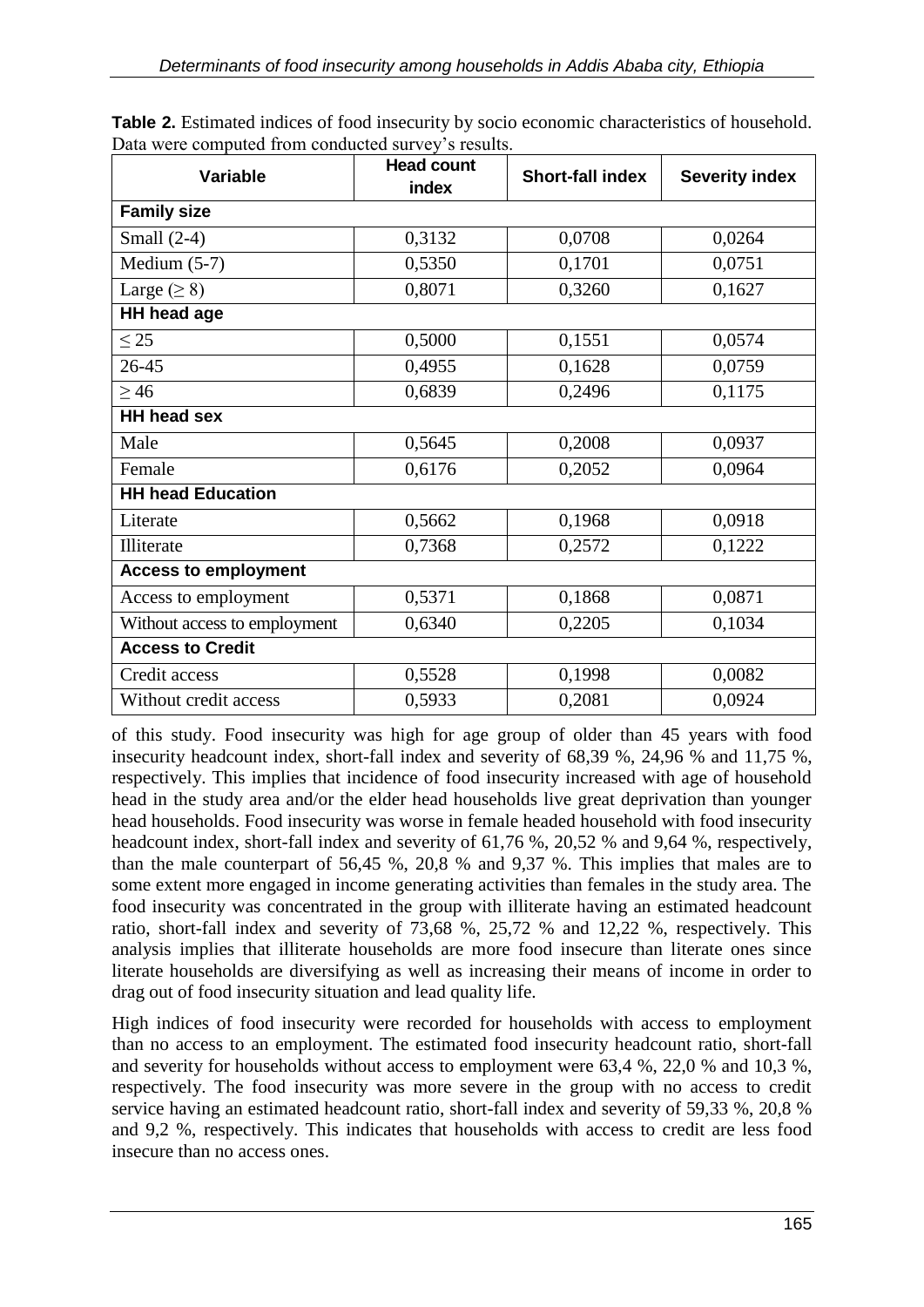#### **ECONOMETRIC ANALYSIS**

The result of the logistic regression model estimate revealed that out of the 10 factors, 6 variables were found to have a significant influence on the probability of being food insecure. These variables include household size, household head age, household head education, asset possession, access to credit service and access to employment. That means the coefficients of family size and asset possession were statistically significant at 1 percent probability level of significance where as age of household head, access to credit service and access to employment were statistically significant at 5 % probability level of significance. Furthermore, the coefficient of household head education was significant at 10 % probability level. The coefficients of 4 explanatory variables, namely sex of the household head, dependency ratio, food aid and access to various services, were not statistically different from zero at the conventional levels of significance. The code, type, variable description and result obtained from the binary logit model are presented in Tables 3 and 4, respectively.

| Code     | Type       | <b>Description</b>                                        |
|----------|------------|-----------------------------------------------------------|
| Sizehh   | Continuous | Household size in number                                  |
| Headage  | Continuous | Age of household in year                                  |
| Headsex  | Dummy      | 1 if household head is male,0 otherwise                   |
| Dpratio  | Continuous | Dependency ratio                                          |
| Foodaid  | Continuous | Food aid                                                  |
| HeadEduc | Dummy      | 1 if household head is literate, 0 otherwise              |
| Credit   | Dummy      | 1 if household got credit, 0 otherwise                    |
| Asset    | Continuous | Asset possession                                          |
| Acemply  | Dummy      | 1 if household has access to employment, 0 otherwise      |
| Accvar   | Dummy      | 1 if household has access to various service, 0 otherwise |

**Table 3.** Description of variables included in the model estimation.

In light of the above summarized model results possible explanation for each significant independent variable are given consecutively as follows:

*Family size:* As pinpointed in various literatures, family size is identified as one of the important demographic factors that affect household food insecurity status. In light of this it was hypothesized that family size has positive relationship with food insecurity status of a household, in such a way that households with large family size have better chance of being food insecure than those with small numbers. In this study, the family size was found to be highly significant to determine household food insecurity. The coefficient for family size was found to be positively related with food insecurity and statistically significant at 1 percent probability level. This indicates that larger household size tends to be food insecure compared to smaller family size in the study area. This fully agrees with prior expectation. The marginal effect of family size revealed that the probability of being food insecure will increase by approximately 8,36 % with one additional family member in adult equivalent. This result is in conformity with the findings of Frehiwot [18] and Abebaw [19].

*Age of household head:* This variable affects food insecurity status positively and significantly at 5 % probability level in the study area. The positive relationship implies that older age household heads have better chance to be food insecure than younger ones. This is possible because older household heads are less productive and they lead their life by remittance and gifts. They could not participate in other income generating activities. On the other hand, older households have large number of families and their resources were distributed among their members. The marginal effect of age of household head indicates that the probability of being food insecure will increase by approximately 0,6 % when age of the household increases by one year. This result confirms with other findings [18, 25].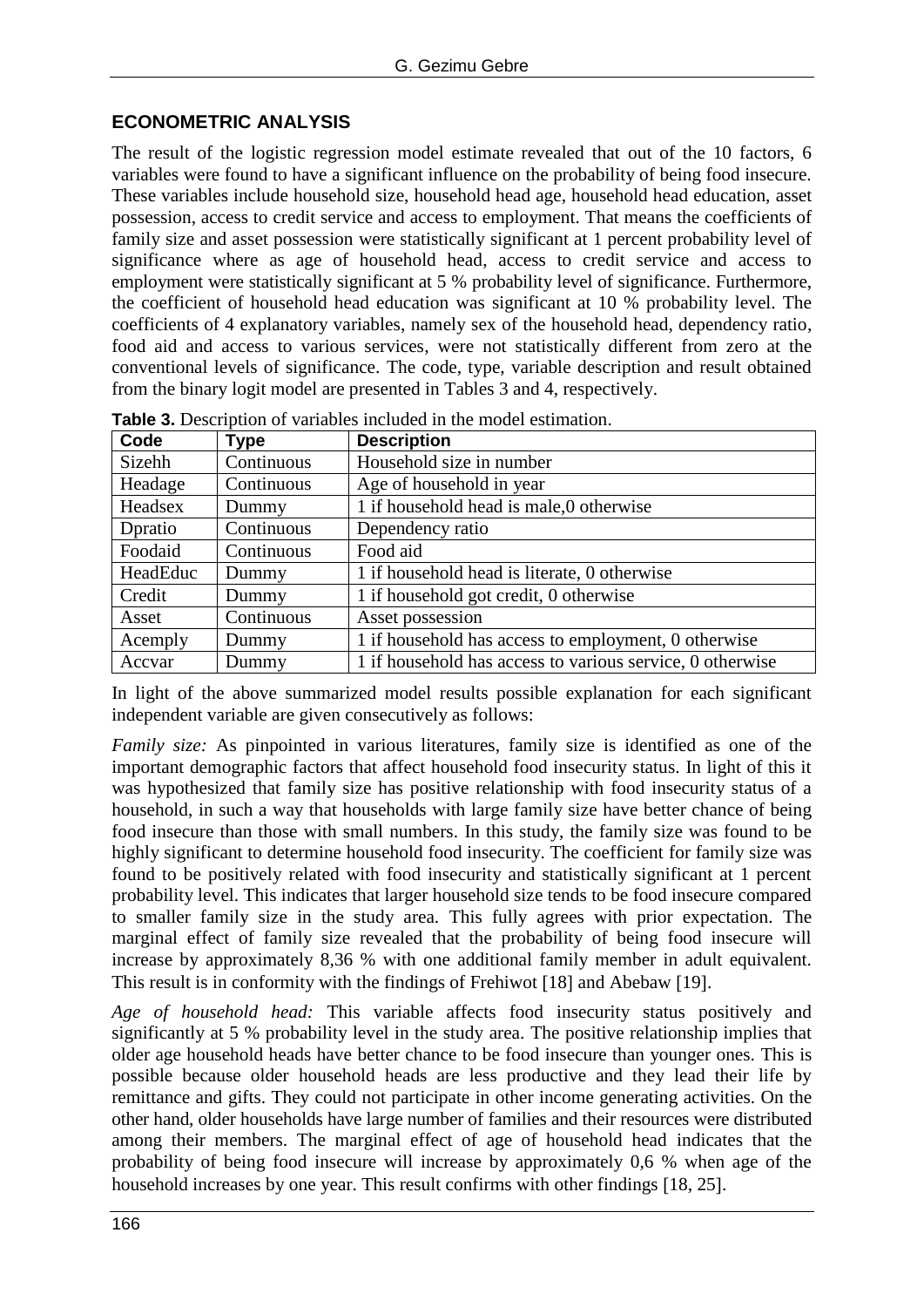**Table 4.** Binary logit result for determinants of food insecurity. Data are output of the model. For these data, pseudo  $R^2 = 0,3606$  and count  $R^2 = 95,21$  what implies prediction success. Number of observations is 423, log pseudo likelihood  $-226,7324$ , Wald  $\chi^2(10) = 69,49$  and Prob >  $\chi^2 = 0,0000$ .

| <b>Variables</b> | <b>Coefficient</b> | <b>Stand, Error</b> | p-value                | <b>Marginal</b><br>effect (dy/dx) |
|------------------|--------------------|---------------------|------------------------|-----------------------------------|
| Sizehh           | 0,450141           | 0,0533738           | $0{,}000^{***}$        | 0,0836052                         |
| Headage          | 0,0247641          | 0,0098253           | $0.012***$             | 0,0060009                         |
| Headsex          | 0,0844804          | 0,2522869           | 0,738                  | 0,0204138°                        |
| Depratio         | 0,211518           | 0,1457525           | 0,147                  | 0,0512559                         |
| Foodiad          | $-0,0003625$       | 0,000471            | 0,441                  | $-0,0000879$                      |
| HeadEduc         | $-0,6293699$       | 0,3626464           | $0,083$ <sup>*</sup>   | $-0,1555647^{\circ}$              |
| Credit           | $-1,062744$        | 0,4641304           | $0,022$ **             | $-0,2251101^{\circ}$              |
| Asset            | $-0,0004323$       | 0,0000904           | $0,000$ <sup>***</sup> | $-0,0001048$                      |
| Acemply          | $-0,5441445$       | 0,239012            | $0,023$ **             | $-0,1307246^{\circ}$              |
| Accyarocons      | $-0,227023$        | 0,2536139           | 0,371                  | $-0.0553279$ °                    |
|                  | $-1,046322$        | 0,6996414           | 0,135                  |                                   |

 $\partial \frac{dy}{dx}$  is for discrete change of dummy variable.

\* Significant at 10 % level.

\*\*Significant at the 5 % level.

Significant at the 1 % level.

*Education level of household head*: This variable affects food insecurity situation negatively and significantly at 10 % probability level. The negative relationship indicates that literate households are less food insecure than illiterate households. The possible explanation is that household head education largely contributed on working efficiency, competency, diversify income, adopting technologies and becoming visionary in creating conducive environment to educate dependants with long term target to ensure better living condition than illiterate ones. This is due to educated household head plays a significant role in shaping household members. Thus, being literate reduces the chance of becoming food insecure in the sample households. The marginal effect of the variable reveals that for literate households the probability of being food insecure decreased by 15,55 %. The finding of this study was found consistent with what had been found by Ojogho [25] and Aschalew [26].

*Credit service*: The sign of the coefficient of this variable showed a negative relationship with food insecurity and is significant at 5 % probability level. The negative relationship implies that households with access to credit service have less chance to be food insecure than without access ones. This result is fully in conformity with the prior expectation. This is due to the fact that credit gives the household an opportunity to be involved in income generating activities so that derived revenue increases financial capacity and purchasing power of the household to escape from risk of food insecurity. Moreover, it helps to smooth consumption when household face with temporary food problem. The marginal effect of the variable shows that for households with access to credit the probability of food insecure decrease by 22,51 %. This result confirms with the findings of others 19, 20, 27.

*Asset possession:* Ownership of consumer durable and productive asset affects food insecurity status negatively and significantly at 1 % probability level in the study area. The negative relationship may indicate that in the study area, households who own productive assets like machinery, transportation and etc are less food insecure. This result fully agrees with prior expectation. The marginal effect of asset possession implies that the probability of being food insecure decrease by approximately 0,01 % as productive asset increase by one unit.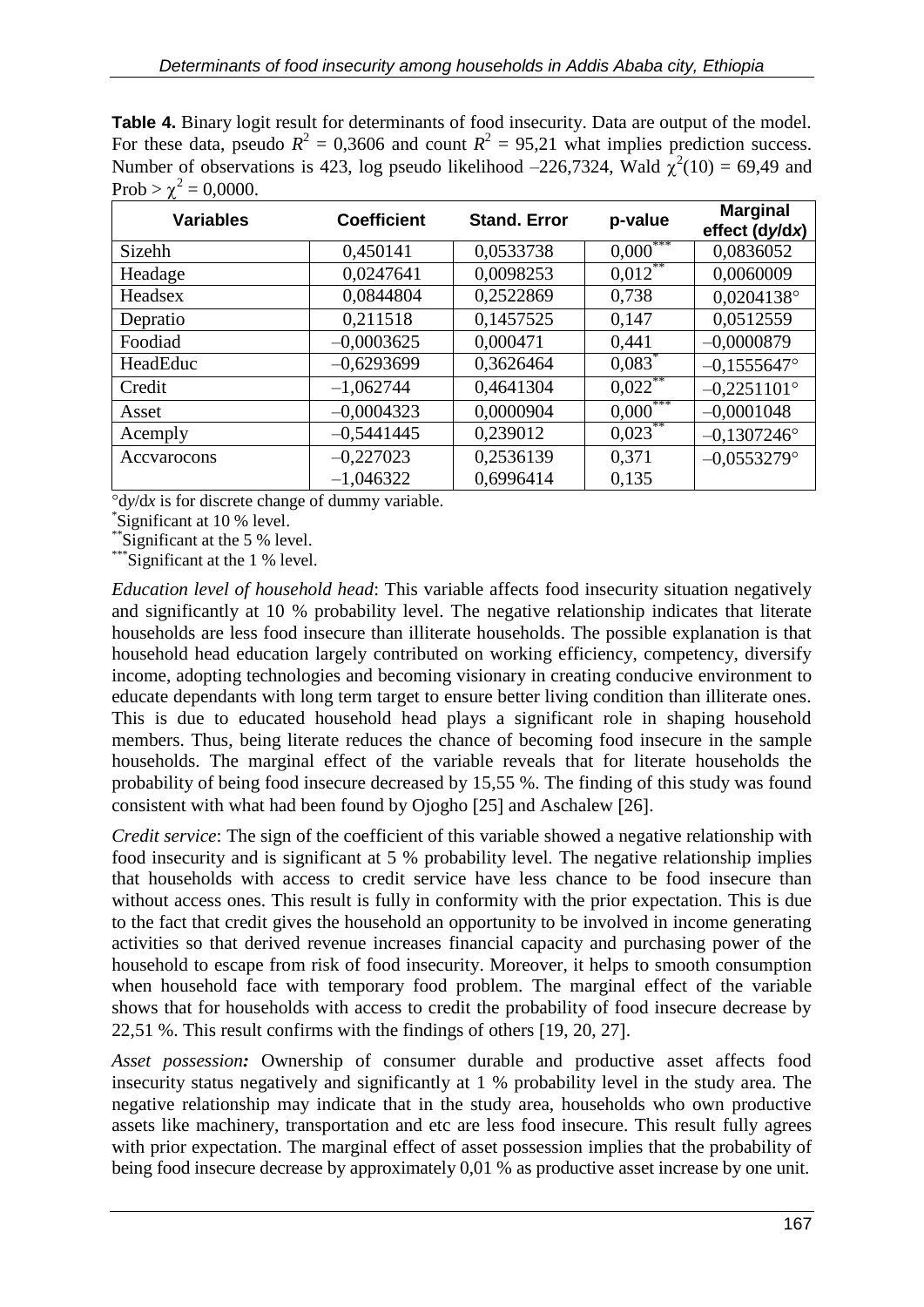*Access to employment:* This variable is significant at 5 % probability level. It has a negative relationship with food insecurity in the study area. The negative relation indicates that households who have access to employment are less likely food insecure than no access one. Access to employment opportunities help to diversify and increase amount of income received by households. The fluctuation in access to employment determines food insecurity of urban households. Marginal effect shows that for households with access to employment the probability of being food insecurity decrease by 13 %. This result confirms the finding of Maxwell [28].

### **CONCLUSIONS**

The foregoing analysis attempted to analyze the determinants of urban household food insecurity in Addis Ababa city. First, an attempt has been made to describe the socioeconomic characteristics of the food insecure and food secure sample household groups by using descriptive statistics. Second, an attempt has been made to identify factors that determine the urban household food insecurity using binary logit model of regression. Accordingly, in the study area the proportion of people who are unable to fulfill their food energy requirement in the year 2006/07 is 58 %. The percentage of food consumption needed to bring the entire food insecure population to the food poverty line is 20 percent with 95 % confidence interval of 17,65 % to 22 %. While the percentage of relative deficiency among food insecure population is 9,4 % with "95 confidence interval" of 8 % to 10 %. The result of the logistic regression model indicated that six out of ten variables namely household size, age of household head, household head education, asset possession, access to credit service, and access to employment were found to be statistically significant as determinants of household food insecurity in the study area. Household size and asset possession were significant at less than one percent probability level while access to credit service, age of household head and access to employment were significant at less than 5 % probability level. In addition, the household head education was significant at 10 % probability level. Household size and age of household head were found to be positively related with probability of being food insecure where as access to credit service, asset possession, household head education and access to employment were negatively related with probability of being food insecure.

### **RECOMMENDATIONS**

The possible areas of intervention that emanate from the results of the research study are presented as follows: As household size and food insecurity are positively related serious attention has to be given to limit the increasing population in the study area. This can be achieved by creating sufficient awareness to effective family planning in the urban households. Further, household heads are advised to reduce the size of their household and their dependency ratio. Age has positive impact on food insecurity. This means older households are more likely to be food insecure. Therefore, capacity building for old household heads should be given. The effect of education on household food insecurity confirms the significant role of the variable in consideration for betterment of living condition. The more household head educated, the higher will be the probability of educating family member and familiar with modern technology, which the twenty first century so badly demands. So, strengthening both formal and informal education and vocational or skill training should be promoted to reduce food insecurity in the study area. Productive assets are highly binding resource in the study area and negatively related with food insecurity. Therefore; development partner support ought to scale up on existing urban cash-based social protection programs to ensure building up of assets for the asset poor households. Access to credit can create an opportunity to be involved in economic activity that generates revenue to households. Development partners operating in the study area should implement provision of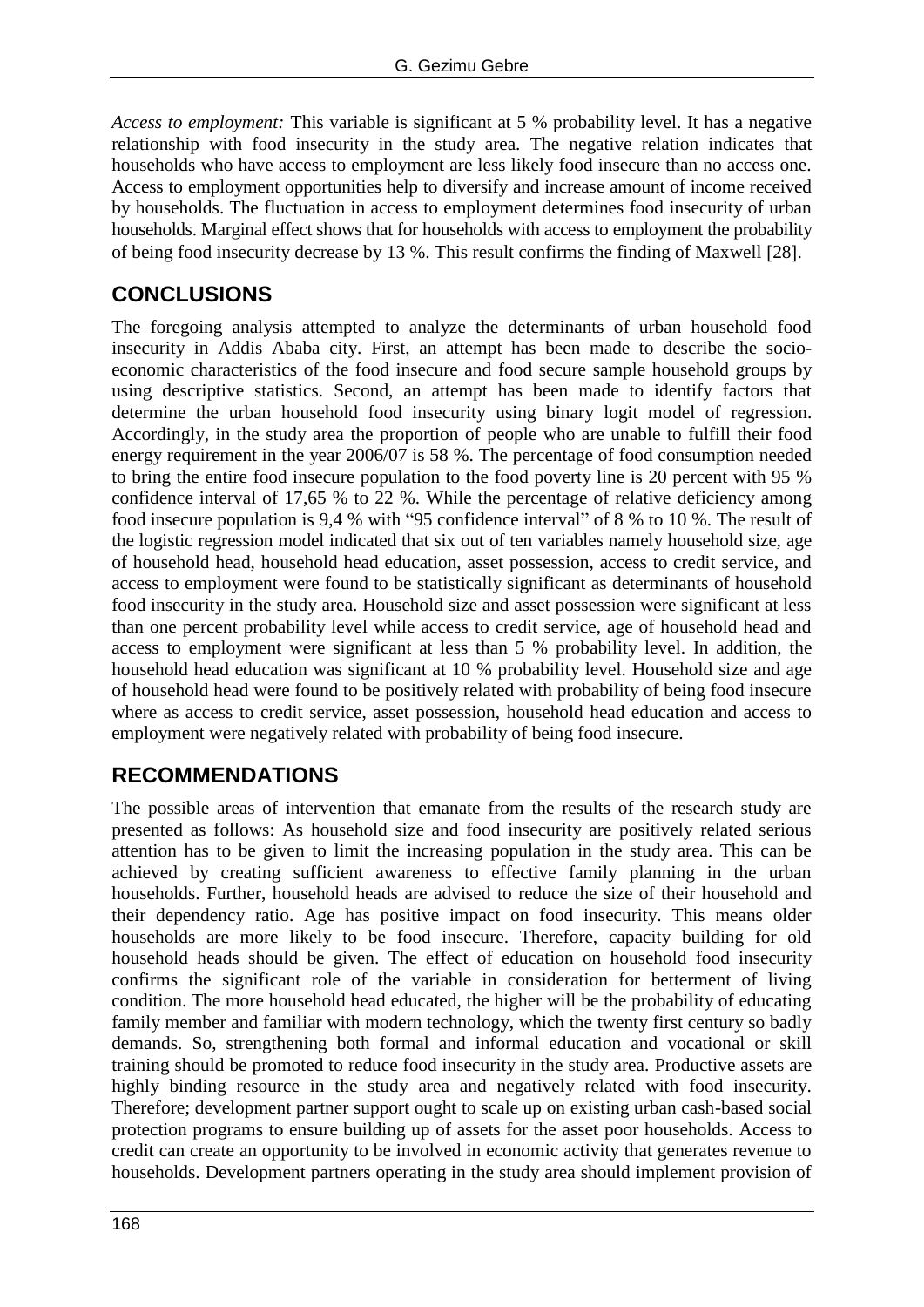credit to eligible households using targeting criterion that reflects actual characteristics of food insecure households. The other pressing issue related to provision of credit is the requirement of collateral and group lending procedure, which discourages so many households. People are afraid of holding accountability for others so individual lending should be considered as another option and collateral requirement should be avoided if there is a need to lift food insecure households from their current situation. Borrowers should be encouraged to save or contribute as matching fund to reach the limited resources over large number of needy people. The access to employment opportunity negatively related with food insecurity in the study area. Access to job helps urban households to diversify their income which in turn alleviates the food deficiency among poor households. Therefore; both government and civil society organizations have roles to play in addressing these issues. The policy initiatives that will do most to enhance the potential for self-employment are basic condition in reducing food insecurity in the city. Here again, certain preconditions apply.

This study has attempted to come up with the result of the analysis with defined scope however a lot remained to be unanswered. To provide basic information on the determinants of urban food insecurity, the social, political, natural and environmental dimensions, role of urban agriculture in urban food insecurity, descriptive data on purchasing patterns of food insecure, specific characteristics that make urban poor more vulnerable to food insecurity demands future researchers' attention.

### **APPENDIX**

**Table A1.** Nutritional Based Equivalence Scales. Calculated from data of the World Health Organization (1985) by Stefen Dercon, cited in [29]. Data in cells are in kilocalories, with 1 kilocalorie  $\approx 4.2$  kJ.

| Age       | Men  | <b>Women</b> |
|-----------|------|--------------|
| $0 - 1$   | 0,33 | 0,33         |
| $1 - 2$   | 0,46 | 0,46         |
| $2 - 3$   | 0,54 | 0,54         |
| $3 - 5$   | 0,62 | 0,62         |
| $5 - 7$   | 0,74 | 0,70         |
| $7 - 10$  | 0,84 | 0,72         |
| $10 - 12$ | 0,88 | 0,78         |
| $12 - 14$ | 0,96 | 0,84         |
| $14 - 16$ | 1,06 | 0,86         |
| $16 - 18$ | 1,14 | 0,86         |
| 18-30     | 1,04 | 0,80         |
| $30 - 60$ | 1,00 | 0,82         |
| $60 -$    | 0,84 | 0,74         |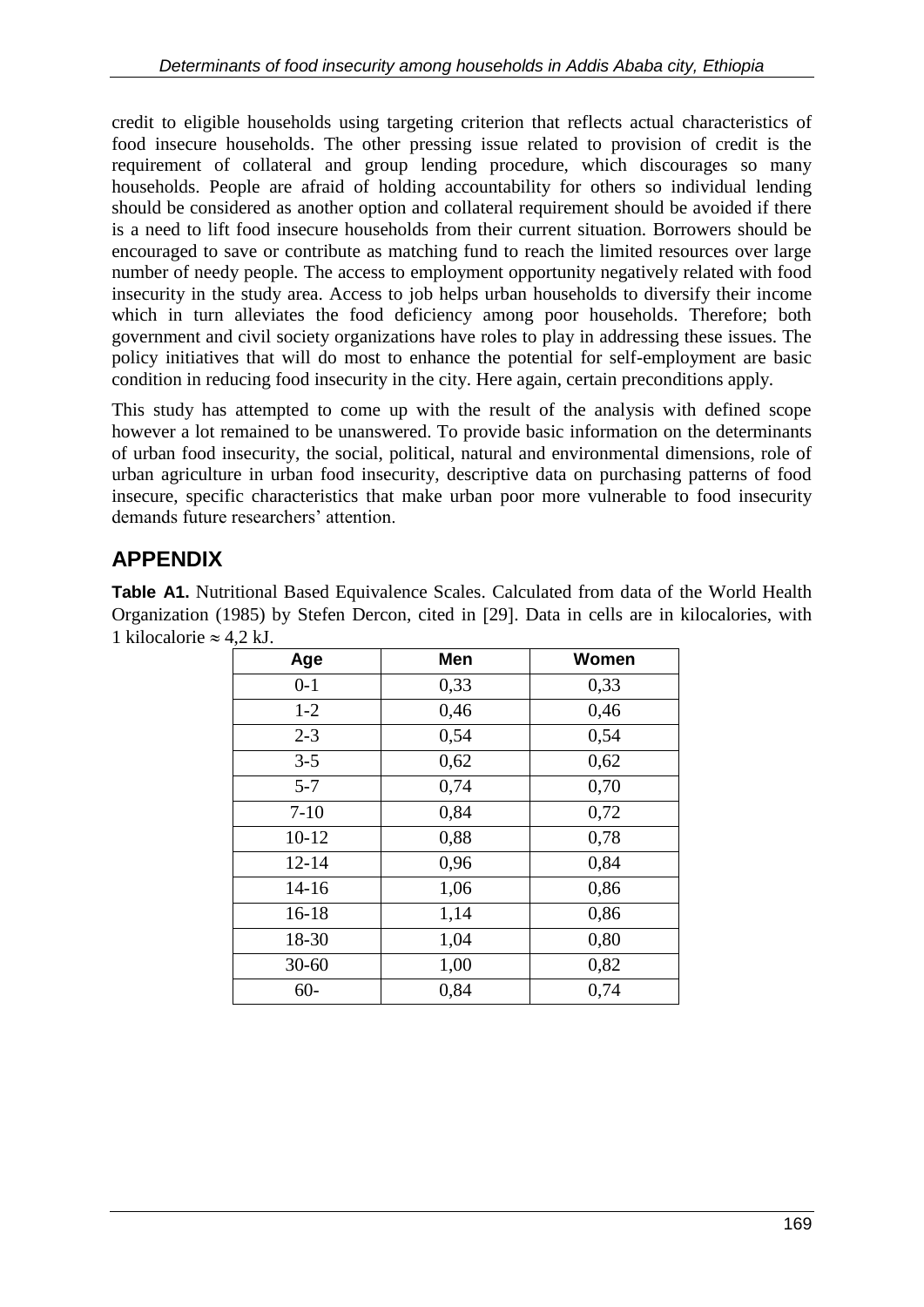| No.            | <b>Food item</b> | <b>Energetic</b><br>value, kcal | <b>Median price</b><br>of food items | Monthly energetic value per<br>adult equivalent per kg, kcal |
|----------------|------------------|---------------------------------|--------------------------------------|--------------------------------------------------------------|
| 1              | Cereals          | 341                             | 4,5                                  | 8,545871                                                     |
| $\overline{2}$ | Pulse            | 320                             |                                      | 0,498932                                                     |
| 3              | Pasta/bread      | 351                             | 3,5                                  | 7,343987                                                     |
| $\overline{4}$ | Tuber            | 151                             |                                      | 1,859594                                                     |
| 5              | Oil              | 884                             | 15                                   | 0,647204                                                     |
| 6              | Vegetables       | 38                              |                                      | 0,891623                                                     |
| 7              | Salt             | 70                              | 1,3                                  | 1,211637                                                     |
| 8              | Sugar            | 400                             | 7                                    | 0,560642                                                     |
| 9              | Coffee           | 10                              | 20                                   | 0,498932                                                     |

**Table A2.** Kilocalorie conversion for calculating food insecurity line.

Table A3. Binary logit out put logistic regression.

| Log pseudolikelihood $=-226,324$<br>Number of $obs = 423$ |              |                 |         |       |                                 |             |  |
|-----------------------------------------------------------|--------------|-----------------|---------|-------|---------------------------------|-------------|--|
| Pseudo $R2 = 0,3606$<br>Wald chi $2(11) = 69,49$          |              |                 |         |       |                                 |             |  |
| $Prob > chi2 = 0.0000$                                    |              |                 |         |       |                                 |             |  |
|                                                           | Robust       |                 |         |       |                                 |             |  |
| foodline                                                  |              | Coef. Std. Err. | Z       |       | $P >  z $ [95 % Conf. Interval] |             |  |
| sizehh                                                    | .3450141     | .0533738        | 6.46    | 0.000 | .2404035                        | .4496248    |  |
| headage                                                   | .0247641     | .0098253        | 2.52    | 0.012 | .0055069                        | .0440213    |  |
| headsex                                                   | .0844804     | .2522869        | 0.33    | 0.738 | $-.4099929$                     | .5789538    |  |
| depratio                                                  | .211518      | .1457525        | 1.45    | 0.147 | $-.0741517$                     | .4971876    |  |
| foodiad                                                   | $-.0003625$  | .000471         | $-0.77$ | 0.441 | $-.0012856$                     | .0005605    |  |
| headeduc                                                  | $-0.6293699$ | .3626464        | $-1.74$ | 0.083 | -1.340144                       | .0814039    |  |
| credit                                                    | $-1.062744$  | .4641304        | $-2.29$ | 0.022 | $-1.972423$                     | $-1530651$  |  |
| Asset                                                     | $-.0004323$  | .0000904        | -4.78   | 0.000 | $-.0006094$                     | $-.0002552$ |  |
| accemply                                                  | $-.5441445$  | .239012         | $-2.28$ | 0.023 | $-1.012599$                     | $-.0756897$ |  |
| accvaro                                                   | $-.227023$   | .2536139        | $-0.90$ | 0.371 | -.7240971                       | .270051     |  |
| cons                                                      | $-1.046322$  | .6996414        | $-1.50$ | 0.135 | -2.417594                       | .3249497    |  |

#### **Table 4.** Marginal effects after logit.

 $y = Pr(foodline) (predict) = .60636364$ 

| variable                | dy/dx                                       | Std. Err. | $\zeta$ | P >  z | $[95\% \text{ C.I.}]$<br>X    |         |
|-------------------------|---------------------------------------------|-----------|---------|--------|-------------------------------|---------|
| -------------<br>Sizehh | -+-----------------------------<br>.0836052 | .01271    | 6.58    | 0.000  | .058696.108514                | 6.70922 |
| headage                 | .0060009                                    | .00238    | 2.52    | 0.012  | .00134<br>.010662             | 45.6123 |
| headsex*                | .0204138                                    | .06076    | 0.34    |        | 0.737 -.098679 .139506        | .321513 |
| depratio                | .0512559                                    | .03531    |         |        | 1.45 0.147 -.017947 .120458   | .982215 |
| foodiad                 | $-.0000879$                                 | .00011    | $-0.77$ |        | 0.442 -.000312 .000136        | 93.1775 |
| headeduc                | $-1555647$                                  | .0894     | $-1.74$ |        | 0.082 -.330788 .019658        | .118203 |
| $credit*$               | $-.2251101$                                 | .08007    | $-2.81$ |        | $0.005 - 0.382053 - 0.068167$ | .910165 |
| Asset                   | $-.0001048$                                 | .00002    | $-4.65$ |        | $0.000 - 0.00149 - 0.00061$   | 1945.3  |
| $acceptly*$             | $-1307246$                                  | .05645    | $-2.32$ |        | $0.021 - 0.241371 - 0.020078$ | .531915 |
| accvaro*                | $-0.0553279$                                | .0621     | $-0.89$ |        | 0.373 - 177041 .066385        | .321513 |

\* d*y*/d*x* is for discrete change of dummy variable from 0 to 1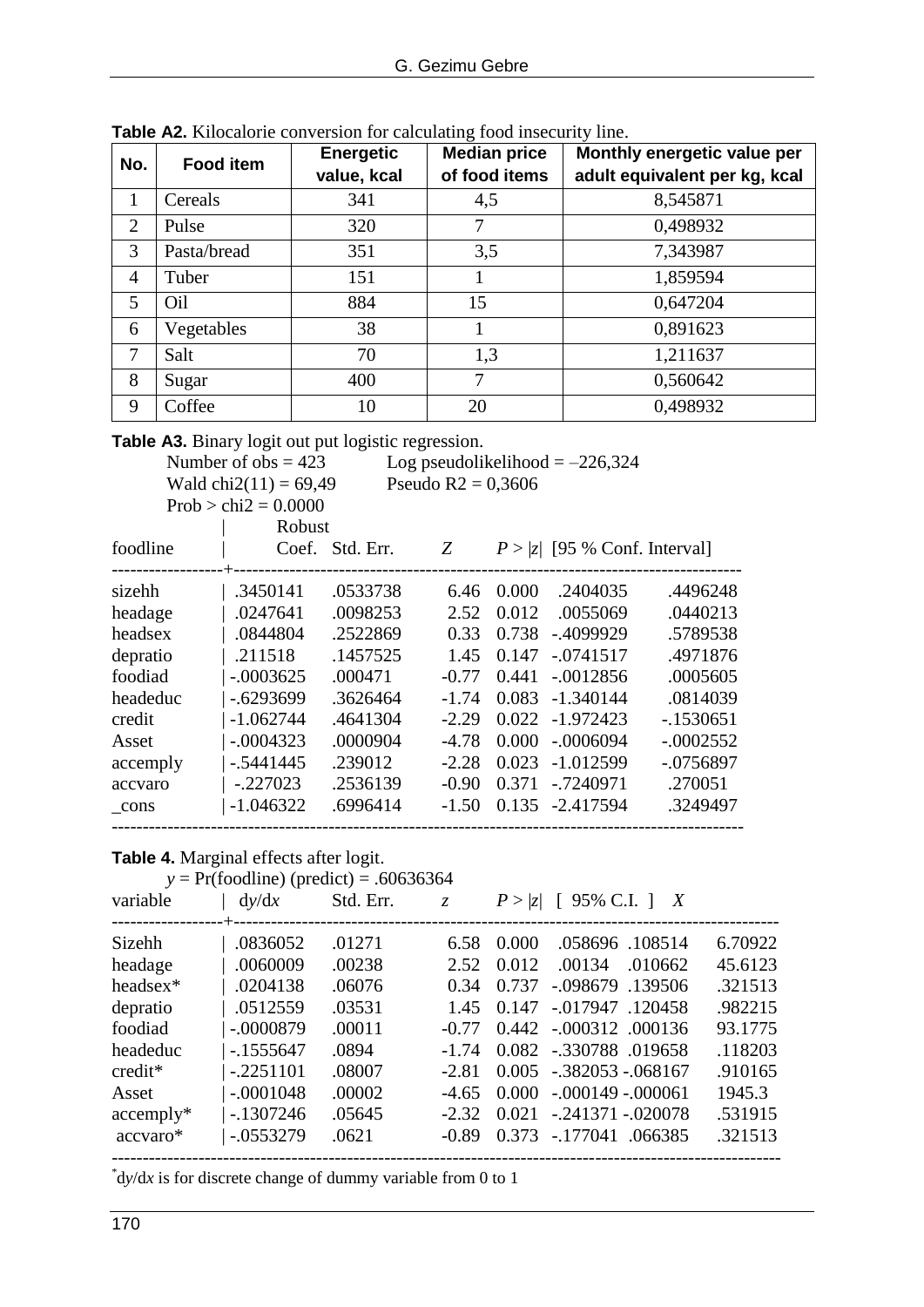### **ACKNOWLEDGMENTS**

The author thanks the Young Lives of Ethiopia that allowed the use of the 2006/07 round two survey data. The author extends the special gratitude to EDRI (Ethiopian Development Research Institute) and ESSP (Ethiopian Strategy Support Programe)/IFPRI (International Food Policy Research Institute) for the financial support in this endeavor. Without their financial support this study could not have reached this level.

### **REFERENCES**

- [1] Sila, O. and Pellokila, R.: *Socio-Economic Indicators Affecting food security*. University of Philippines at Los Banos, 2007,
- [2] FAO: *The State of Food Insecurity in the World*. FAO, Rome, 2008,
- [3] Maxwell, D. et al.: *Urban Livelihood and Food and Nutrition Security in Greater Accra, Ghana*.
	- Research Report No. 112. IFPRI, Washington, D.C., 2000,
- [4] Maxwell, D.: *The Political Economy of Urban food security in Sub-Saharan Africa*. World Development **27**(11), 1939-1953, 1998,
- [5] Mekonnen, T.: *Determinants and Dynamics of Urban Poverty Ethiopia*. Ethiopian, Journal of Economics **8**(1), Addis Ababa, 2000,
- [6] World Food Programme: *Summary of Food Security and Vulnerability in Selected Urban Centers of Ethiopia*. UNICEF, Addis Ababa, 2009, [http://documents.wfp.org/stellent/groups/public/documents/ena/wfp221386.pdf,](http://documents.wfp.org/stellent/groups/public/documents/ena/wfp221386.pdf)
- [7] Commodities and Trade Division: *Trade Reforms and Food Security*. FAO, Rome, 2003, [ftp://ftp.fao.org/docrep/fao/005/y4671e/y4671e00.pdf,](ftp://ftp.fao.org/docrep/fao/005/y4671e/y4671e00.pdf)
- [8] World Bank: *Poverty and Hunger: Issues and Options for Food Security in Developing Countries*. A World Bank Policy Study. Washington, D.C., 1986, [http://www-wds.worldbank.org/external/default/WDSContentServer/WDSP/IB/1999/09/17/](http://www-wds.worldbank.org/external/default/WDSContentServer/WDSP/IB/1999/09/17/%20000178830_98101901455676/Rendered/PDF/multi_page.pdf) [000178830\\_98101901455676/Rendered/PDF/multi\\_page.pdf,](http://www-wds.worldbank.org/external/default/WDSContentServer/WDSP/IB/1999/09/17/%20000178830_98101901455676/Rendered/PDF/multi_page.pdf)
- [9] von Braun, J.; Bouis, H.; Kumar, S. and Pandya-Lorch, R.: *Improving Food Security of the Poor: Concept, Policy and Programmes*. International Food Policy Research Institute, Washington, D.C., 1992, [http://www.ifpri.org/sites/default/files/publications/oc23.pdf,](http://www.ifpri.org/sites/default/files/publications/oc23.pdf)
- [10]Bickel, G. et al.: *Guide to Measuring Household Food Security*. Series "Measuring Food Security in the United States: Reports of the Federal Interagency Food Security Measurement Project" No. 6. United States Department of Agriculture, 2000, [http://www.fns.usda.gov/fsec/files/fsguide.pdf,](http://www.fns.usda.gov/fsec/files/fsguide.pdf)
- [11]Garrett, J.L. and Ruel, M.T.: *Are Determinants of Rural and Urban Food Security and Nutritional Status Different? Some Insight from Mozambique*. World Development **27**(11) 1959-1875, 1999,
- [12]Bonnard, P.: *Assessing Urban Food Security: Adjusting the FEWS Rural Vulnerability Assessment Framework to Urban Environment*. USAID, Washington, D.C., 2000, [http://pdf.usaid.gov/pdf\\_docs/PNACJ249.pdf,](http://pdf.usaid.gov/pdf_docs/PNACJ249.pdf)
- [13]M.S.Swaminathan Research Foundation and the World Food Programme: *The food insecurity atlas of urban India*. M.S.Swaminathan Research Foundation and the World Food Programme, p.212, 2002, [http://documents.wfp.org/stellent/groups/public/documents/ena/wfp076969.pdf,](http://documents.wfp.org/stellent/groups/public/documents/ena/wfp076969.pdf)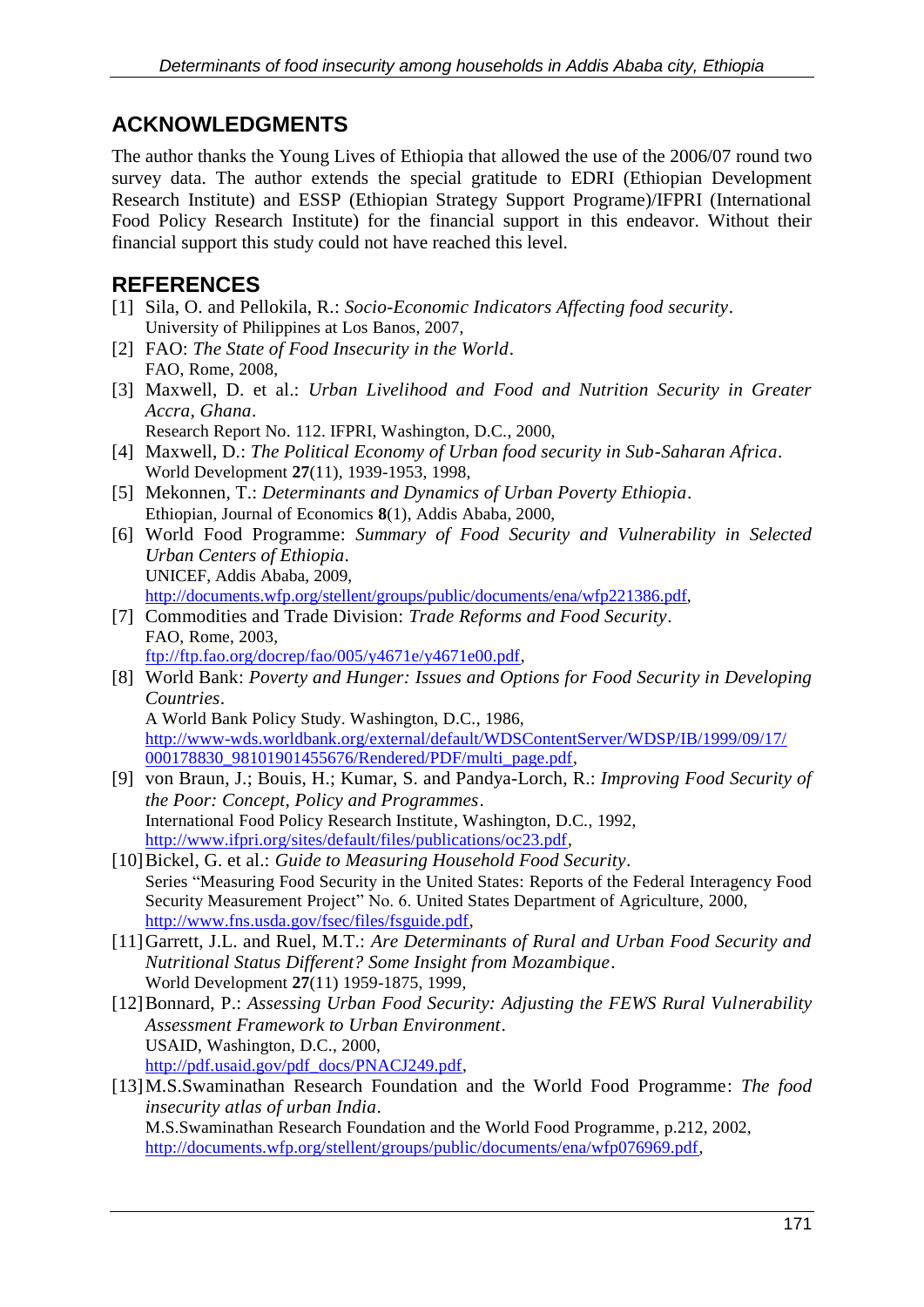- [14] Mucavele, F.G.: *A Vulnerability and Food Security Study of Urban Maputo. Mozambique*. FANRPAN, Harare, 2001,
- [15] von Braun, J.; McComb,J.; Fred-Mensah, B.K. and Pandya-Lorch, R.: *Urban Food Insecurity and Malnutrition in Developing Countries. Trends, Policies and Research Implications*. International Food Policy Research Institute, Washington, D.C., 1993, [http://www.ifpri.org/sites/default/files/publications/oc27.pdf,](http://www.ifpri.org/sites/default/files/publications/oc27.pdf)
- [16]Federal Democratic Republic of Ethiopia: *Food Security Strategy*. Federal Democratic Republic of Ethiopia, Addis Ababa, 2002,
- [17]Eden, M.; Nigatu, R. and Ansha, Y.: *The Levels, Determinants and Coping Mechanisms of Food Insecure Households in Southern Ethiopia Case study of Sidama, Wolaita and Guraghe Zones*. DCG Report No. 55, 2009,
- [18] Frehiwot, F.: *Food Insecurity and Its Determinants in Rural Households in Amhara Region*. School of Graduate studies, Faculty of Business and Economics, Department of Economics, Addis Ababa University, 2007,
- [19]Abebaw, S.: *Dimensions and Determinants of Food Security among Rural Households in Dire Dawa, Eastern Ethiopia*. M.Sc. Thesis. School of Graduate Studies of Alemaya University, 2003,
- [20]Tesfaye, K.: *Household food insecurity in Dodota-Sire districkt, Arsi zone: coping strategies and policy options*. M.Sc. Thesis. School of Graduate Studies of Alemaya University, 2005,
- [21]Sisay, A. and Tesfaye, Z.: *Rural Poverty Food Insecurity and Environmental Degradation In Ethiopia: A case Study From south central Ethiopia*. [http://homepages.wmich.edu/~asefa/Conference%20and%20Seminar/Papers/2003%20papers/](http://homepages.wmich.edu/~asefa/Conference%20and%20Seminar/Papers/2003%20papers/Asefa,%20Sisay_%20Zegeye,%20Tesfaye.pdf) [Asefa,%20Sisay\\_%20Zegeye,%20Tesfaye.pdf,](http://homepages.wmich.edu/~asefa/Conference%20and%20Seminar/Papers/2003%20papers/Asefa,%20Sisay_%20Zegeye,%20Tesfaye.pdf)
- [22]Ravallion, M. and Bidani, B.: *How Robust is a Poverty Profile*? World Bank Economic Review **8**(1), 75-102, 1994,
- [23]Gujirati, D.N.: *Basic Econometrics*. 3rd ed. McGraw-Hill, New York, 1995,
- [24] Greene, W.H.: *Econometric Analysis*. 5<sup>th</sup> ed. Prentice Hall, New York, pp.780-789, 2003,
- [25] Ojogho, O.: *Determinants of Food Insecurity among Arable Farmers in Edo State, Nigeria*. Agricultural Journal **5**(3), 151-156, 2010,
- [26]Aschalew, F.: *Determinants and Dimensions of Household Food Insecurity in Dire Dawa City, Ethiopa*. M.Sc. Thesis.
	- School of Graduate Studies of Alemaya University, 2006,
- [27]Antigen, B.: *Determinants of Food Security in Amahara Region: Case of Sekota Woreda*. M.Sc. Thesis. Mekelle University, 2010,
- [28]Maxwell, D.: *Urban Food Security in Sub-Saharan Africa*. [http://web.idrc.ca/es/ev-30582-201-1-DO\\_TOPIC.html,](http://web.idrc.ca/es/ev-30582-201-1-DO_TOPIC.html)
- [29]Ministry of Finance and Economic Development: *Ethiopia: Sustainable Development and Poverty Reduction Program*. Ministry of Finance and Economic Development Addis Ababa, 2002, [http://siteresources.worldbank.org/INTETHIOPIA/Overview/20207639/2002\\_07\\_prsp.pdf.](http://siteresources.worldbank.org/INTETHIOPIA/Overview/20207639/2002_07_prsp.pdf)